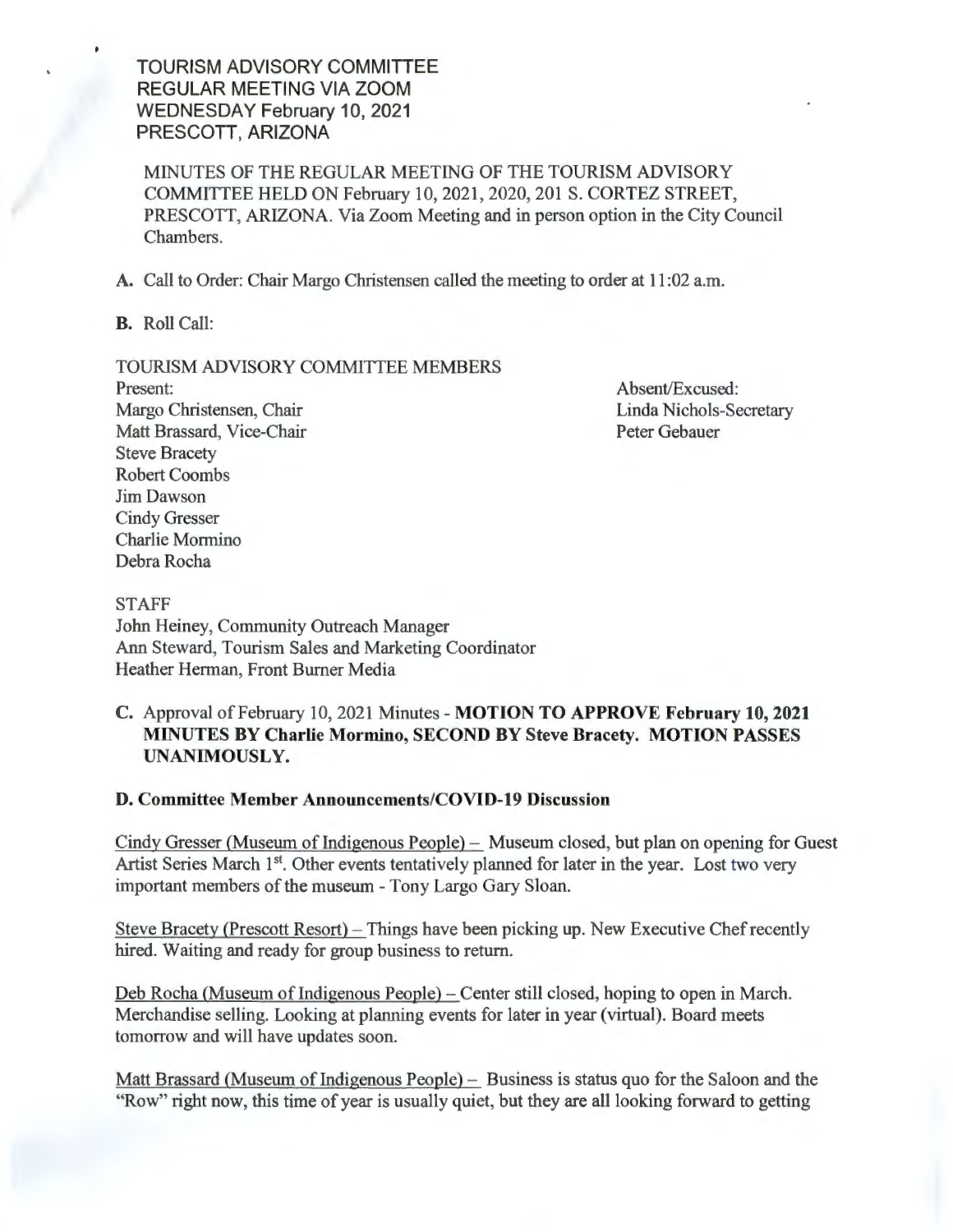activities like dancing back, hopefully this spring there will be some lifts on these current restrictions.

Robert Coombs (Visitor Information Center) - Still closed. Looking forward to walking tours coming back. Currently helping about 40 people a day. Hoping that in March they can to get volunteers back, they are "chomping at the bit," to get back. Courthouse Lighting fundraiser going on, raffle for Buick Encore from Findlay. You can go online and to certain merchants around town to buy these tickets. Drawing is March 12<sup>th</sup>.

Jim Dawson (Committee Member) - Shared his optimism on current COVID trends. Based on his assessment of data (as an amateur); if he were running a business he would be planning optimistically to be planning for future. Received vaccine and the process was very smooth.

Charlie Mormino (Yavapai College - Hotel and Restaurant Management Professor) - Shared information regarding his company, they do remote learning design for interactive classes for the hospitality industry, he's been doing it for 20 years. He's been thinking for a while about offering some generalized classes in the community. He would be more than willing to offer his services to the community. He will discuss with Ann and John and look at starting to discuss this in the fall.

Margo Christensen, Chair (Ponderosa Hotel Management) - Trickle of Group calls have been coming in. Optimist for spring and summer, seems like things are heading in right direction. Goodwin and Montezuma soon.

I.Chair- AzLTA items. Chair Margo Christensen gave the committee an update on TMA (Tourism Marketing Authority). She was able to speak with Quang H. Nguyen and sent him information about the bill, etc. She explained that TAC would be engaged in this if it does pass with respect to petitioning the stakeholders to approve this in our municipality, there may be some things the committee needs to take on in order to get it passed.

Ann Steward will be forwarding information to the committee about the bill this afternoon.

## **E. TAC/PAAHC Grants Spring 2021**

1. Up next

2. TAC Grant Guidebook review

John Heiney reminded everyone that the grant process has started. Email has been sent all past applicants and a media release has gone out as well. Applications will open March 1<sup>st</sup> March 5<sup>th</sup> at 3pm is the mandatory meeting for all applicants. At the meeting documents are reviewed with the applicants. Applications are due April 2nd and the review process would start shortly after that. He went on to remind the committee that the process yearly continues to get improved and one of those improvements was the addition of the TAC Grant Guidebook.

Jim Dawson shared that last spring at the Mandatory meeting applicants mentioned some guidance would be helpful for certain area of application of the grant. He took the committee through the guidebook draft, which can be found in the Tourism Office files *R Drive.* He gave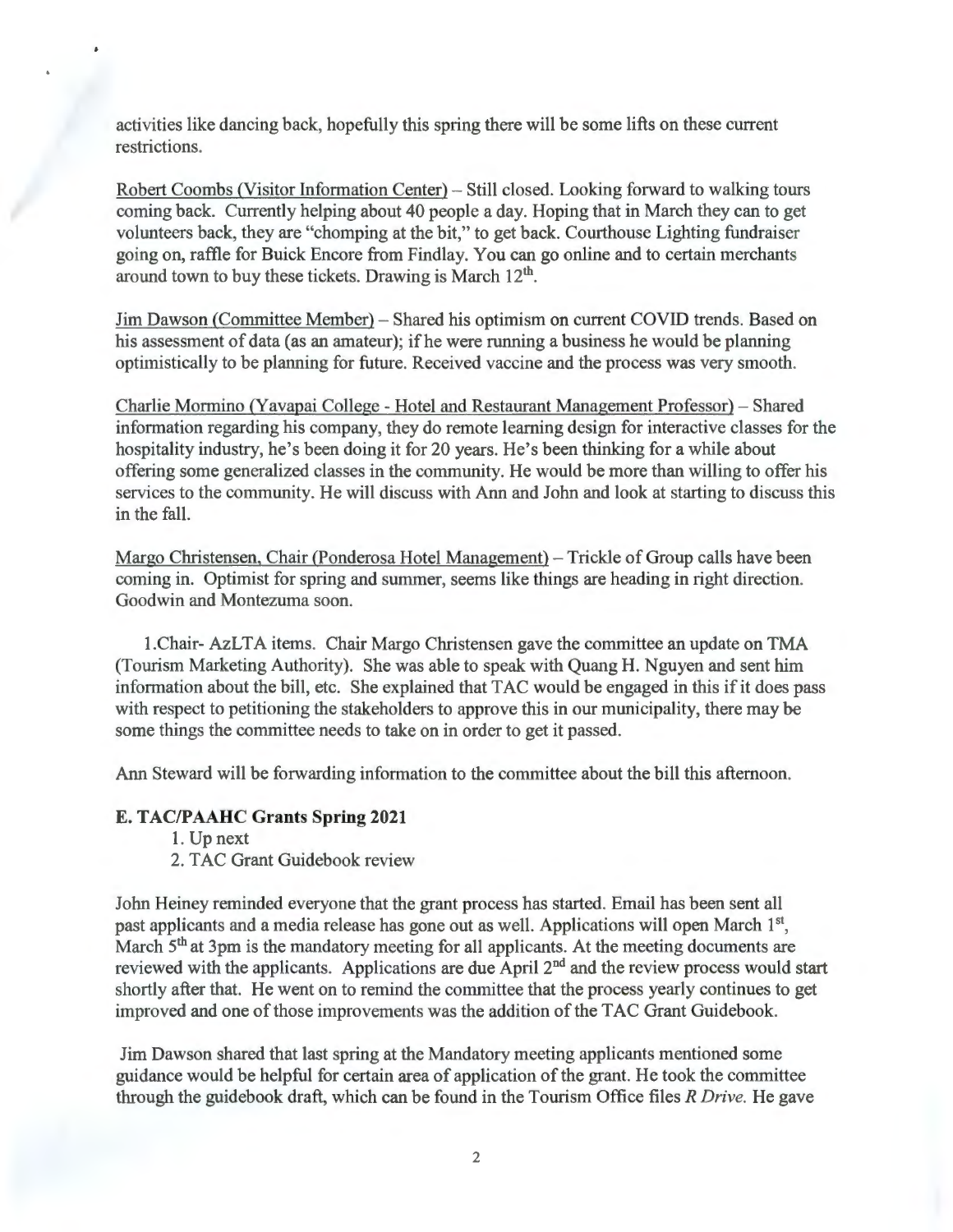examples of some of the sections, such as, surveys, marketing, earned media vs. paid media, community benefits, event operations, post event report, etc. It will be helpful for the applicants to know ahead of time what is expected of them for the report and they can then also correlate final results with expected results. There is an appendix with the survey we created last spring. It can be used as a reference guide and when they get to a particular area of planning they can then refer to the guide. It will help them not only improve their events, but also the committee as an evaluator for the benefit of the community.

John Heiney commented that the guide will be helpful for applicants when filing out grant paperwork and also for them to consider event logistics as well. It will also be sent to Heather to review the marketing terms, language and definitions. Staff will clean it up and send the draft to the committee.

# **F. Recovery Plan Presentation Follow-Up**

 $\bullet$ 

 $\mathbf{r}$ 

- 1. Council Presentation April 13th
- 2. Tourism Team Up:
	- a. Recovery Plan Presentation and Marketing Overall b. Package Collaboration - *Team Up for Travel* Idea

Ann Steward reminded everyone that this item would remain on the agenda to continue to discuss. Staff appreciated everyone's feedback.

John Heiney informed everyone that staff would give this presentation to council at a study session on April 13<sup>th</sup>. It can be during a study session because there is no action being taken. Typically study sessions are around 1p.m. Asked the committee to earmark April 13<sup>th</sup> between 1 and 3pm. Role as TAC members is to be there to listen and then if council has questions of TAC, the chair could answer regarding any questions around this.

Ann Steward informed TAC that after the council study session we could coordinate the next Tourism Team Up (when we would present this plan to our stakeholders), so hopefully late April.

Heather Hermen informed the committee that based on the feedback we received we would be adding in some other items for the presentation for example a recap and reminder for everything we have been doing and examples of shifts in planning we've done in light of COVID and what it will look like moving forward. She also thanked everyone for their feedback and insight and thinks we'll have a very well rounded presentation and a great road map for where we are going.

Charlie Mormino asked how a Tourism Team Up works, wasn't sure that if once we present the plan to council if this plan is locked in place, or can the feedback from the stakeholders be added and revised into this plan.

John Heiney commented that it's an organic document that will continue to evolve and change. We'll get feedback from council, we may get feedback from citizens who attend the council meeting. All of these things would be taken into account and then changes and updates would be made. Council is just reviewing it, no approval being made or taken.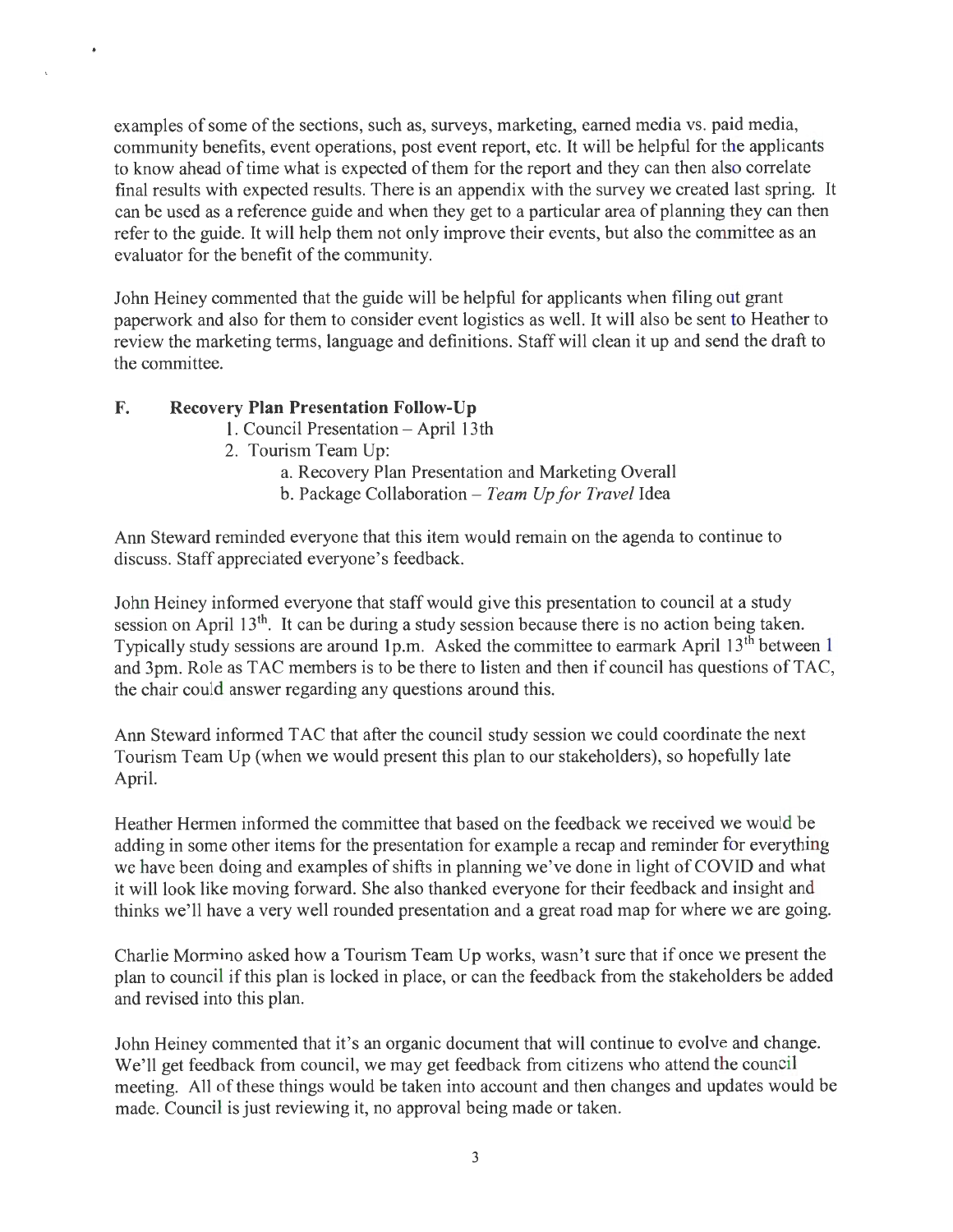Heather Hennen commented to Charlie Mormino that was a great point and question. One of the reasons we are presenting it this way because we are preparing for the next fiscal year. It's perfect timing to get all the feedback in early spring and then staff finalizes plan and can adjust to know where were are going.

Ann Steward commented on item b. of item F. reminding everyone that early on we discussed coordinating a project for package collaboration amongst the stakeholders. We're not sure what it will look like yet, but we know this would be a great opportunity for marketing for the drive market.

Steve Bracety and Chair Margo Christensen commented that pre-covid many of the hoteliers used to have a three-way pass for the museums. They wanted to know if that pass still exists.

### **G. Hotel & Restaurant Management Program Discontinuation Discussion**

Ann Steward commented that we added this to the agenda because this program is very important to our area and that as a committee we just want to be aware of what Yavapai College plans to do with this program moving forward and/or we start to consider offering other opportunities for our area. We'll keep this item on discussions as we move forward.

John Heiney commented that in the Tourism Tuesday there was an announcement made by Coconino College about a hospitality course and Heather Hennen shared that the state does some training as well.

Charlie Mormino thanked the committee for putting this on the agenda and keeping it in discussion. Yavapai County alone brings in \$1 billion dollars in revenue (from hospitality) and supports 10,000 jobs in the hospitality industry, for a community college that is tax supported to not support this industry is just not right, he commented that a program for this industry of any type is just too important for this county to let this go to backburner and worry about at another time. He explained to the committee that the model for community colleges is moving to more certification/shorter programs. He encouraged committee members to talk with anyone from the college if they are ever in a room with them about the importance oft his industry in our county and that a program is essential.

### **H. Staff Reports**

1. STR (Smith Travel Research) and Bed Tax - No January Bedtax report yet. Handouts turned into clerk and emailed to the committee. Ann Steward commented that we he have seen some strong weeks and are seeing a slight upward spring.

2. Community Outreach Manager Report. John Heiney shared a couple updates, one being that council will interview the selected candidates to fill Mayor Protem Orr's seat.

He explained the current status of allowed parklets with Governor's orders, capacity limitation, etc. The Mayor has asked staff start formulating a plan for a permanent park let program. These discussions will be coming up in March.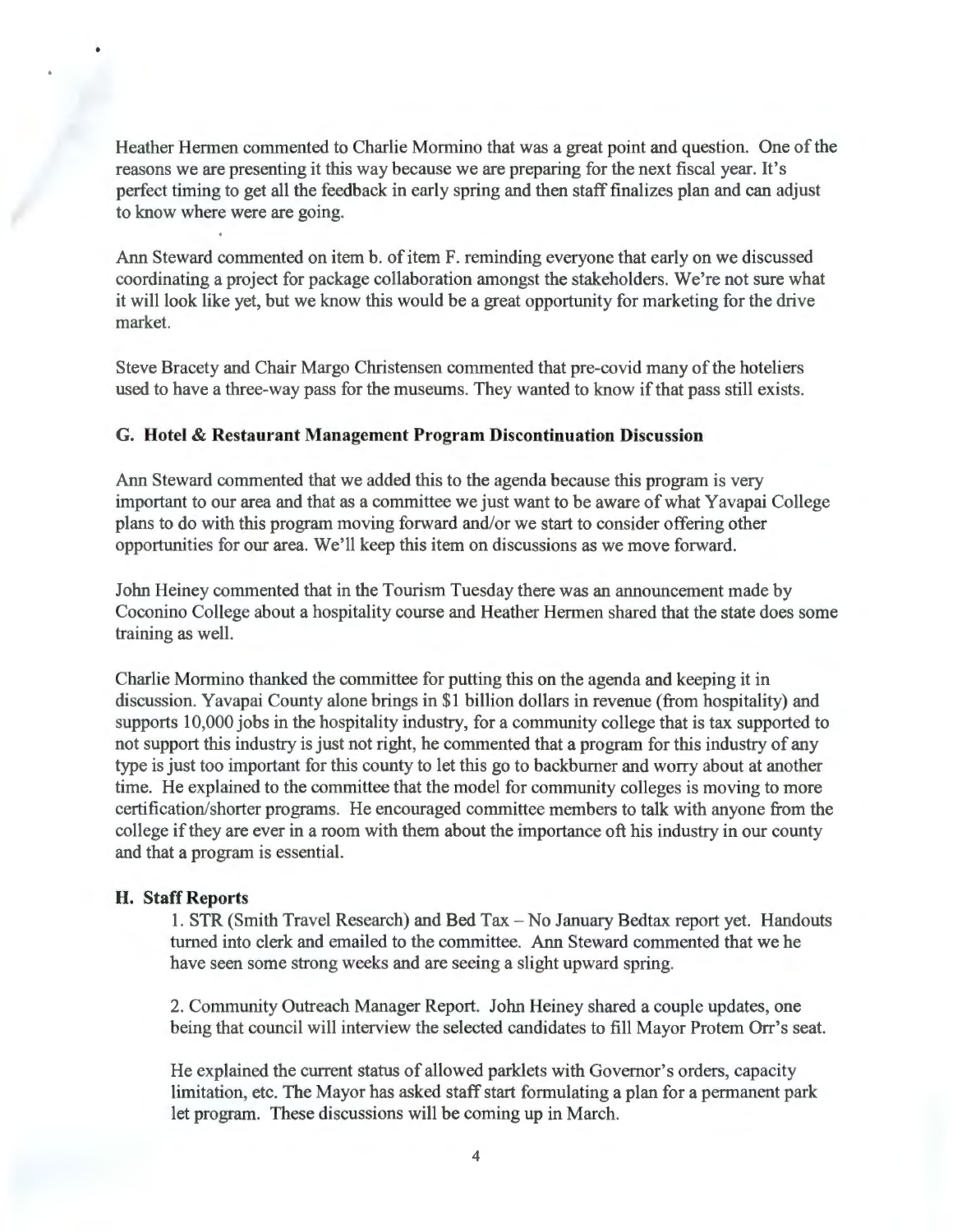Boutique Air's first flight will come in Monday, February 15<sup>th</sup>. There will be a small media reception that day.

Hilton Garden Inn's Ribbon Cutting will be tomorrow.

 $\bullet$ 

Charlie Mormino asked if the discussion will be for potential permanency for the ones who have already applied or will the new program if approved allow for new applicants.

Johen Heiney explained that the policy would allow for new applicants, but restrictions and certain guidelines were being put into place such as, what streets would allow for parklets, design guidelines, and possibly only allowed for a certain time of year.

3. Sales & Marketing Report. Heather Hermen shared that AZROADTRIPS.com has a great piece on Prescott  $(6<sup>th</sup>$  Greenest Places in the state) this piece is being promoted across all media platforms and this website is being used by the state promote visitation and road trips across the state.

Prescott is the #1 Western Town according to True West magazine. One of the editors has just moved here.

We are in the thick of filtering through all advertising opportunities for the next fiscal year, working on clearing it out and making sure we add what is most important and effective to our list.

Ann Steward reported that Whiskey Row Alley is still in process, staff is still working on this, but COVID definitely delayed progress.

The Tourism Office and The Visitor Information Center are working on the visitor information piece for the new terminal. The entire project will roll out in three pieces.

Lastly she shared results from the Sparklight GeoFecnig and Targeting campaign, results are in the tourism office's files.

Chair Margo Christensen asked if we knew about the upcoming tradeshow status for 2022. Ann Steward commented that Go West is next week in virtual format again and she already knows about two for 2022 that are virtual. Heather Hermen commented that AOT is in the works of trying to gather any information they can on this.

- 4. Recreation Services. None
- 5. Airport Update. Emailed to committee.
- 6. 2021 Upcoming Meetings
	- a) Mandatory Grant Application Meeting March 5th
	- b) TAC Regular Meeting- March 10 , 2021 11 am